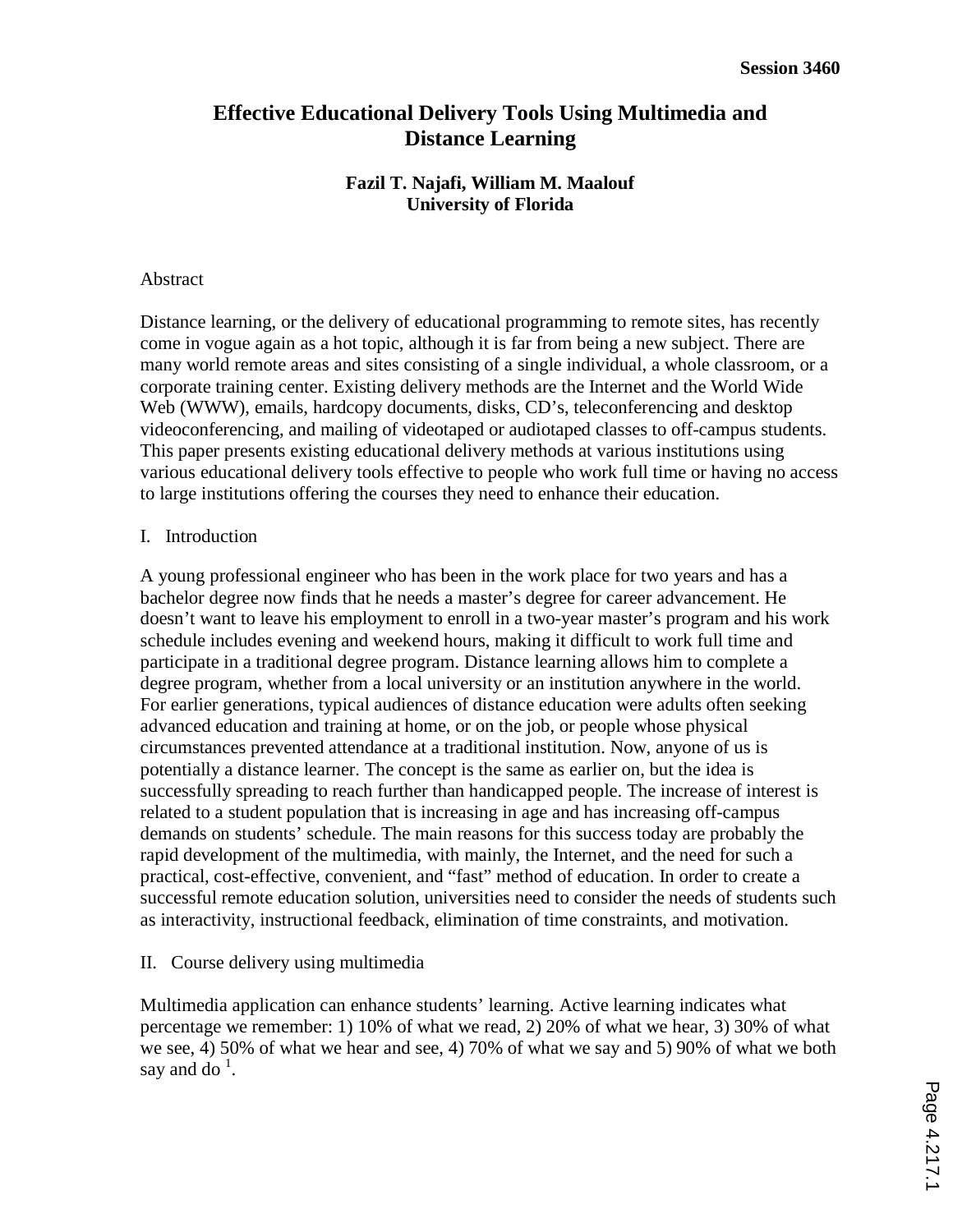The application of multimedia in a live classroom setup expedites the course delivery which allows time to interact with students and opportunity to hear what they say, question-answer sessions and also for them to see what is said in class  $2$ . Ferguson used multimedia resources through example problems pointing the demonstration of complex engineering concepts and mathematical equations. He uses sine and cosine series by computer graphical presentation depicting complex vibro acoustic measurements and plate theory. He uses multimedia environment which allowed the whole class, including those involved in distance learning to observe how interactive environment enhance learning  $3$ . This may fit in that 50% of what we hear and see concept of active learning. We need to enhance the process to 90% of what we both say and do.

## 2.1. The Internet and the World Wide Web (WWW)

Educational uses of the Internet are burgeoning. At any time, learners may access to the site and download or use online the electronically stored information. Advantages of delivering distance learning on the Internet include the following: time and place flexibility, number of people reached and potential to reach a global audience, ease of use and of updating of content, expanding range of applications, extensive information resources, and lower development and operating costs. Some disadvantages are limited bandwidth and slow modems that hamper delivery of sound, video and graphics<sup>4</sup>. However, these limitations will certainly vanish with improving technologies.

Distance learning on the Internet usually takes one of the following forms: electronic mail (for delivery of course materials, sending in assignments, getting/giving feedback, using a course listserv, i.e., electronic discussion group), bulletin boards/newsgroups (for discussion of special topics), downloading of course materials or tutorials, interactive tutorials on the web, real-time interactive conferencing (using Multiuser Object Oriented (MOO) systems or Internet Relay Chat (IRC)), "intranets" (corporate websites protected from outside access), or informatics (use of online databases, gopher, websites, and library catalogs) 4 . Emails could be used to send graphic and textual information to learners, receive information from learners, and communicate with a personal tutor. Email, voice mail and faxmail are simple tools that may not be sufficient if used alone, but they may be very effective in providing materials and communicating with learners if combined to other more advanced tools.

## 2.2. Teleconferencing and desktop videoconferencing

Teleconferencing and desktop videoconferencing may not be the most popular forms of distance learning yet, but they are becoming increasingly common. Broadcasts are the most common forms of teleconferencing today, but software and hardware have made desktop videoconferencing possible and increasingly more affordable and user-friendly. As more software becomes available to assist educators/trainers and learners in conferencing "face-toface" via computers and telephonic technology, this option should become more popular. Furthermore, it creates a sense of community and allows more personal interaction among participants<sup>5</sup>. A videoconference or teleconference can be used by individuals or groups of learners for a discussion or forum and enables them to see the presentation of educational or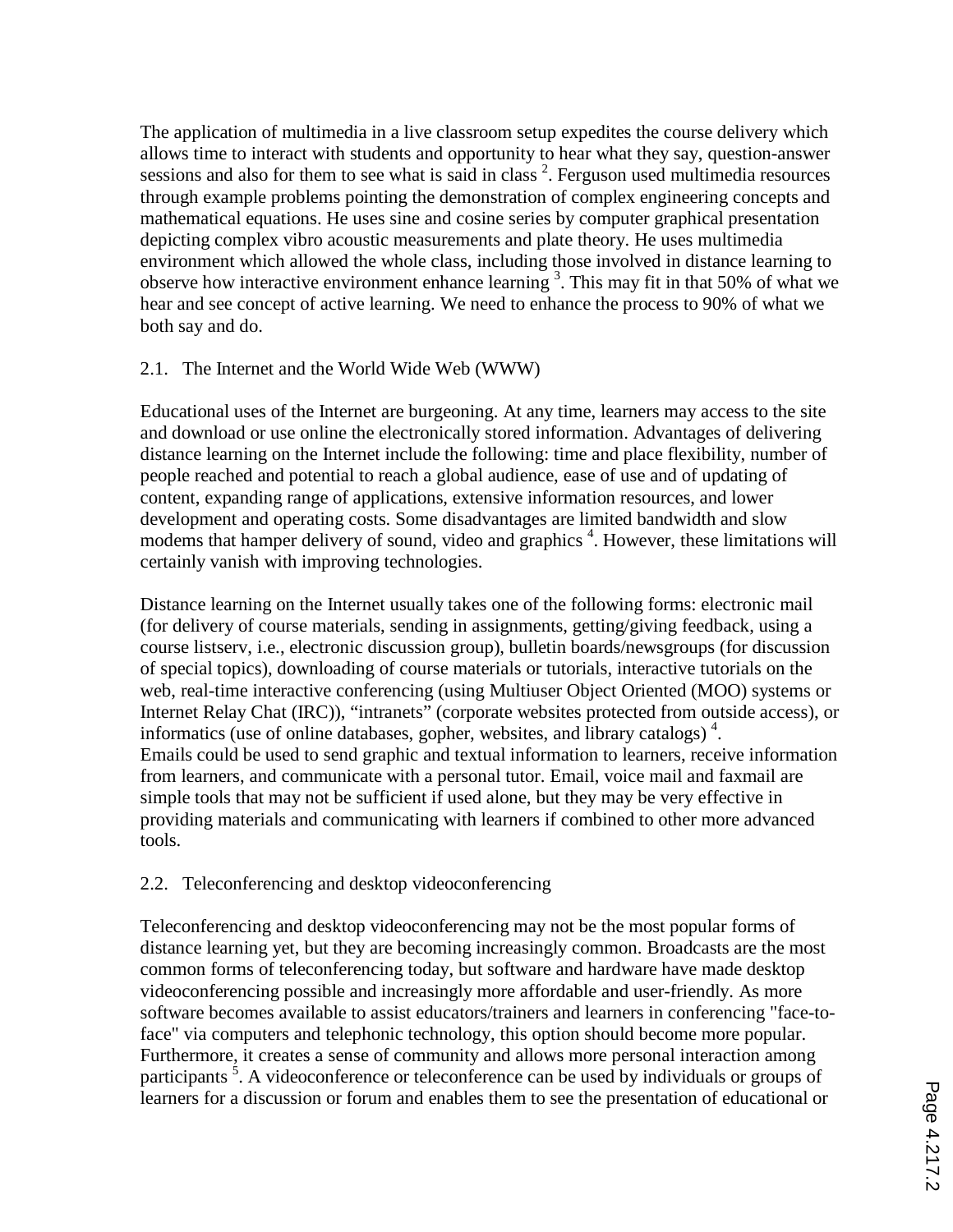training materials in real time. A session can bring groups together to share materials gathered earlier in the course or to discuss projects they may have completed individually.

Teleconferencing refers to either long-distance courses in which the educator/trainer presents information that is uplinked and downlinked, sometimes via satellite, among remote locations, or short-distance courses in which information is presented in a closed "local" system. The technology allows real time interaction, which may be especially effective for some types of instruction (e.g., demonstrations, workshops, discussions) or subject matter <sup>5</sup>. In addition, teleconferences can be video- or audiotaped for later reference or use. People who miss out on a teleconference or who want to review a class session may borrow or buy tapes. Teleconferencing has some limitations to effective viewing and communication as for the number of sites with the available technology or the number of participants that one or a few educators/trainers can work with effectively at one time. But despite those limitations, one educator/trainer still can serve more learners, in widely separated geographic areas via teleconferencing, and create a "real" classroom by "virtually" being in several places at once<sup>5</sup>. The author provides a suitable example as he deals with teleconferencing. He combines both the "real" and the "virtual" classroom, and all learners attending the lecture "virtually" or "really" can interact with him.

Desktop videoconferencing, also known as online classes or electronic seminars, is solidifying as a technology. It encourages exchanges and interactions among individuals as well as with the instructor. Students from diverse backgrounds formed groups and personal relationships interacting altogether. Thus, greater arrays of opinion are encountered in such diversified groups than in a typical classroom. In desktop videoconferencing, the course session is conducted online through personal computers installed at participants' homes or offices. Through a video window on their computer screen, they may share online documents or even send email messages to each other, unlike in a teleconference. The distinctions among participants by race, age, disability, and sometimes gender were imperceptible, or if known, were more easily forgotten in the computer conferencing medium. The students who primarily took distance courses remarked how this new medium suddenly increased the perspectives and relationships they could have during their studies, but unfortunately, online relations were not meant to last, but to fulfill important needs of the moment. Desktop videoconferencing shares several key features as asynchrocity (the ability to be involved in the same online conversations at different times), structured communications, multiple sites, interactivity, text-based environment, group involvement<sup>5</sup>.

The convenience of videoconferencing from a home or office computer and its affordable cost usually make up for the low-end technology in the video or audio quality but this imperfection shall not be a source of worry for a long time as we know that technology is rapidly evolving. Learners don't have to travel to a predetermined site to participate in the teleconference but may use desktop videoconferencing from their home or office. Since videoconferencing does not require reserving a room equipped for broadcasts, videoconferences may be scheduled more quickly<sup>5</sup>.

Various configurations of communication technology are available and they are used in the applications described as follows<sup>6</sup>: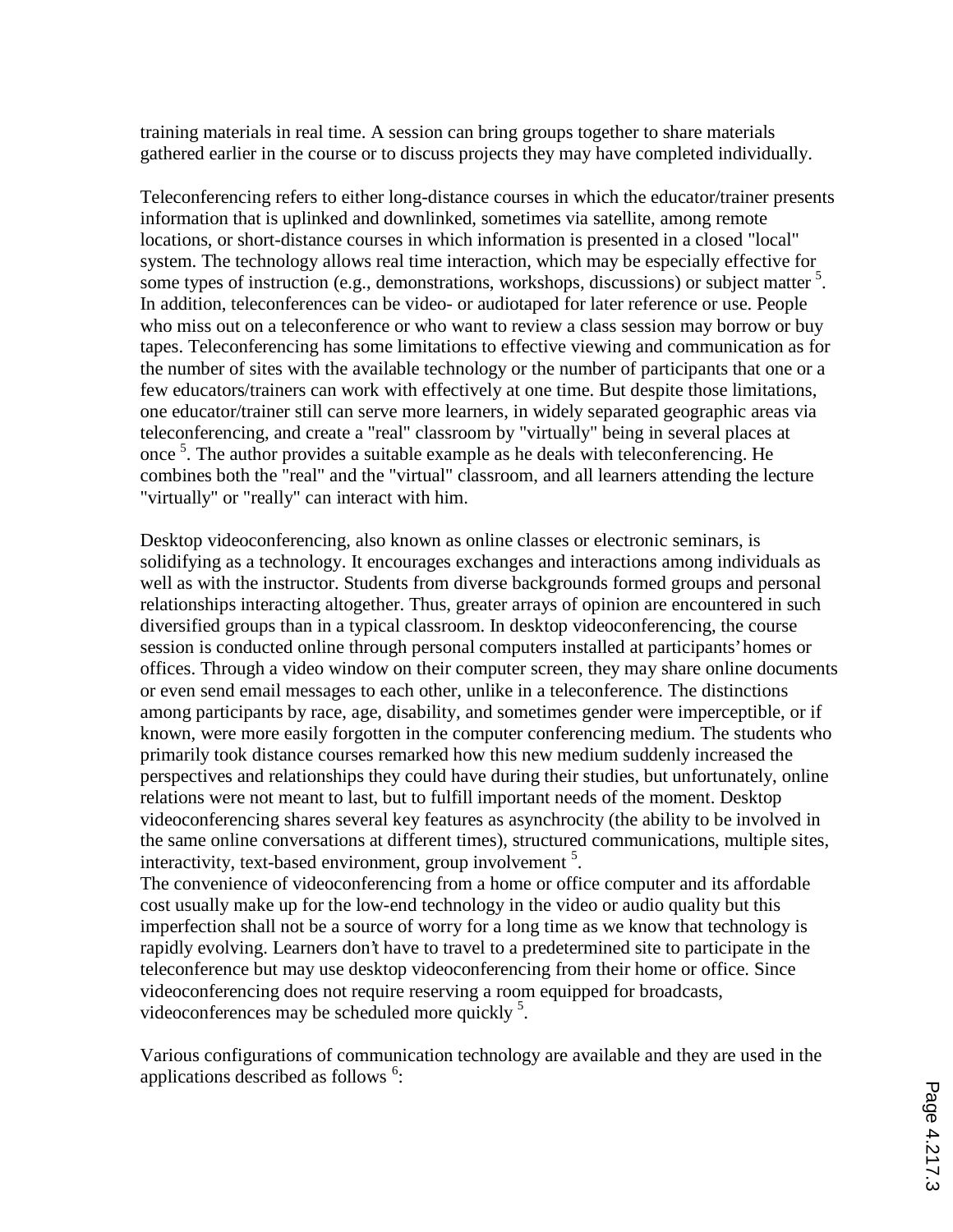Synchronous mode:

| 1 way audio                | Radio program                                  |
|----------------------------|------------------------------------------------|
| 2 way audio                | Telephone conferences, radio talk show         |
| 1 way audio $/1$ way video | Television program and video tape distribution |

Asynchronous or Virtual Classroom:

| 2 way audio $/1$ way video | Distance learning transmitted over a high quality analog  |
|----------------------------|-----------------------------------------------------------|
|                            | satellite to multiple sites over a vast area              |
| 2 way audio $/2$ way video | Video conferencing with compressed digital over telephone |
|                            | lines.                                                    |

III. Active learning

The need for students' active participation as opposed to their passive attendance is the basis for the cooperative learning. In an analysis of 120 studies of cooperative, competitive, it was found that cooperative learning promoted greater individual achievement<sup>1</sup>. Todd lectured on new material in every of his class, but all of the in-class problem solving were performed by the students. The students were assigned to teams of three, and much of their cooperative experience was to take place outside the class as they worked on assigned problems together. This process will work if team members are self-disciplined and when they solve the problem in the class, they should be able to create interaction with students and be able to demonstrate all issues related to the assigned problem. The instructor must also participate in the process to improve the class understanding of the problem and he/she must dramatize key points in the problem to stimulate student interest.

Todd plan was to answer questions related to homework and lecture on the new material. He then formed teams of three or four students in the classroom and assigned a problem for the students to work on until the end of the class period  $<sup>1</sup>$ . This method is interesting as long as</sup> both instructor and the graduate assistant are working and observing team members' progress and answering any questions they may have. This arrangement may not work in distance learning environment. However, if such arrangements are through the interactive Intercampus or outside campus system, then the instructor can see and hear all of the students at both sites all of the time on television monitors. Students can interact with the instructor, ask any question and receive immediate response. Many campuses are operating this way and constantly improving their existing system. Future technology of such system can be enhanced and instructors can allot time in their office hours through their office PC hear, see, and interact with off-campus and on-campus students on their office PC monitors, see students receive their questions and respond back wherever students' destination are. This arrangement may even provide opportunity for those on-campus students who can not attend the class for some reason or other and they still can participate and receive class lectures at their destination through their personal PC connected to the system. Todd in his combined cooperative and distance learning through intercampus telecommunication found the methods very useful and he believes the process require additional innovation for a better successful outcome<sup>7</sup>.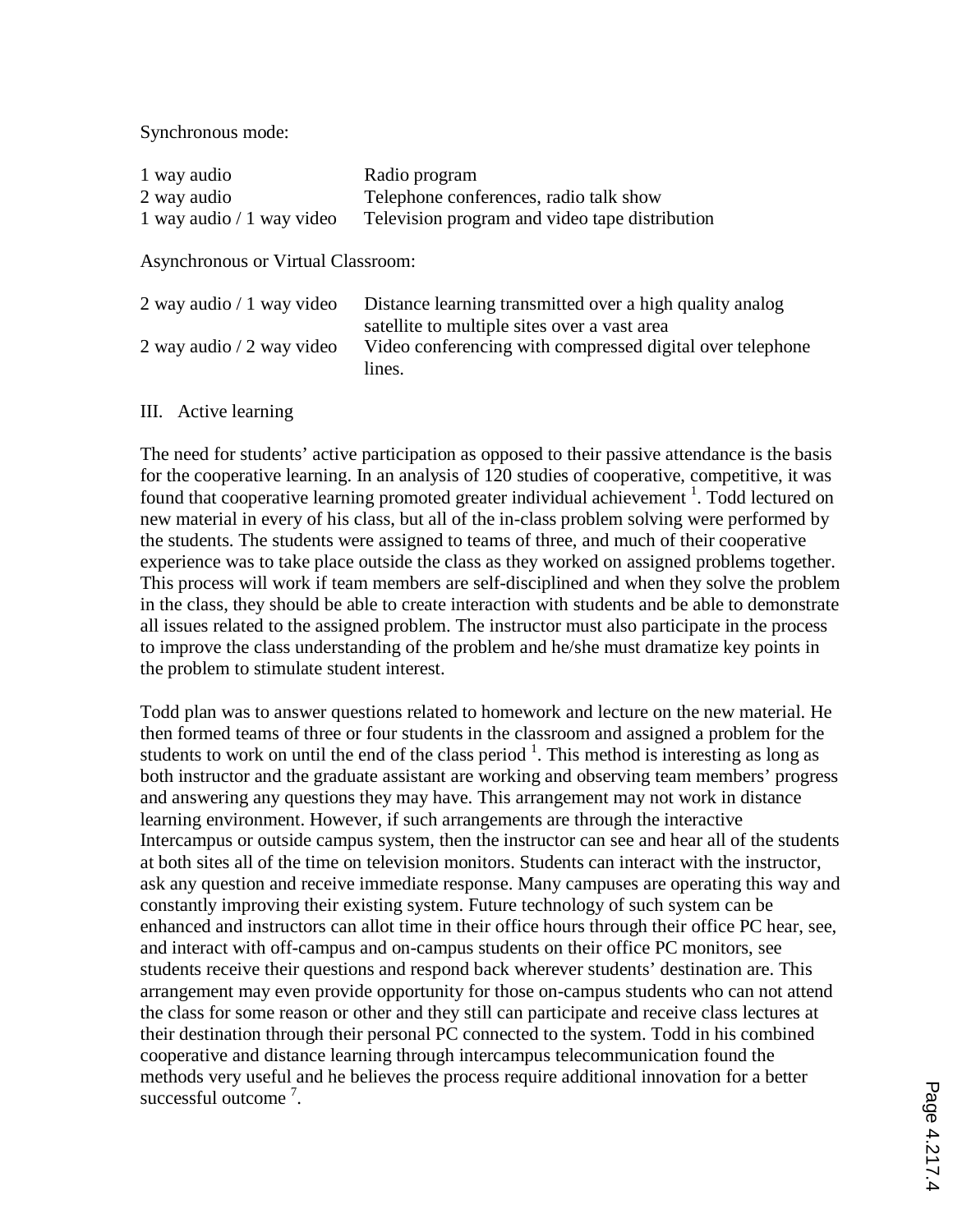The distance learning through personal computer is also important for busy executives who need to be educated in order to meet the ever changing global market competition. Every year**,** more adults are pursuing formal education programs in spite of full-time employment, marriage, childrearing, and community activity. Some seek degrees, having only limited access to institutional resources because of remoteness or schedule conflicts<sup>8</sup>. Particularly with significant changes occurring in the economy, many industry executives need personal development to be educated in advance, since business practices are at an ever increasing rate. United States must compete in the global market, then emphasize on corporate excellence, continuous learning and worker development, essential through distance learning deliverable by high tech communication  $2$ .

The author developed 226 pages of class notes for his construction method and management undergraduate senior civil engineering students. The material is HTML-based Internet applications easily accessible by his students. The material is constantly updated and instantly distributed over the Internet. The HTML-based Internet is very efficient and increases the productivity and effectiveness of the multimedia educational material. His classroom setup is such that he connects to Internet immediately upon his arrival to the class and the material are projected on large screen which enables him to retain the attention-span of students and use his time effectively for the question and answers sessions. He opens the dialog with his students on class issues to serve and to stimulate student interest, improve student understanding of course material, and he dramatizes the key points<sup>2</sup>.

## IV. Distance learning challenging the traditional learning system

Universities are faced with a number of major challenges if they will continue to follow the traditional approach in delivering education. They will incur the cost of building new physical infrastructures, such as campuses, dormitories, and libraries and maintaining the existing ones. Another key challenge is the increasing cost of education, as tuition is constantly on the rise. A third problem is the declining interest of some segments of the graduating high school population in obtaining a college education. Hence, universities are forced to compete in order to attract graduating high school students. A fourth problem is the increasing budgetary constraints facing the government at the federal and state levels<sup>9</sup>. Universities cannot hope to maximize the benefits of automation without attacking those problems through specific distance learning applications.

By implementing distance learning solutions, a greater number of remote classes can be created, giving education providers the opportunity to generate more revenues per teacher or to reduce the tuition per student. Moreover, a university can differentiate itself from other universities by being at the leading edge of technology.

Florida Engineering Educational Delivery System (FEEDS) is an excellent example of offering off-campus engineering courses throughout Florida to full-time engineers working with public, industry and private consulting companies. FEEDS was developed in response to the needs of engineering graduates working in industry for access to quality programs and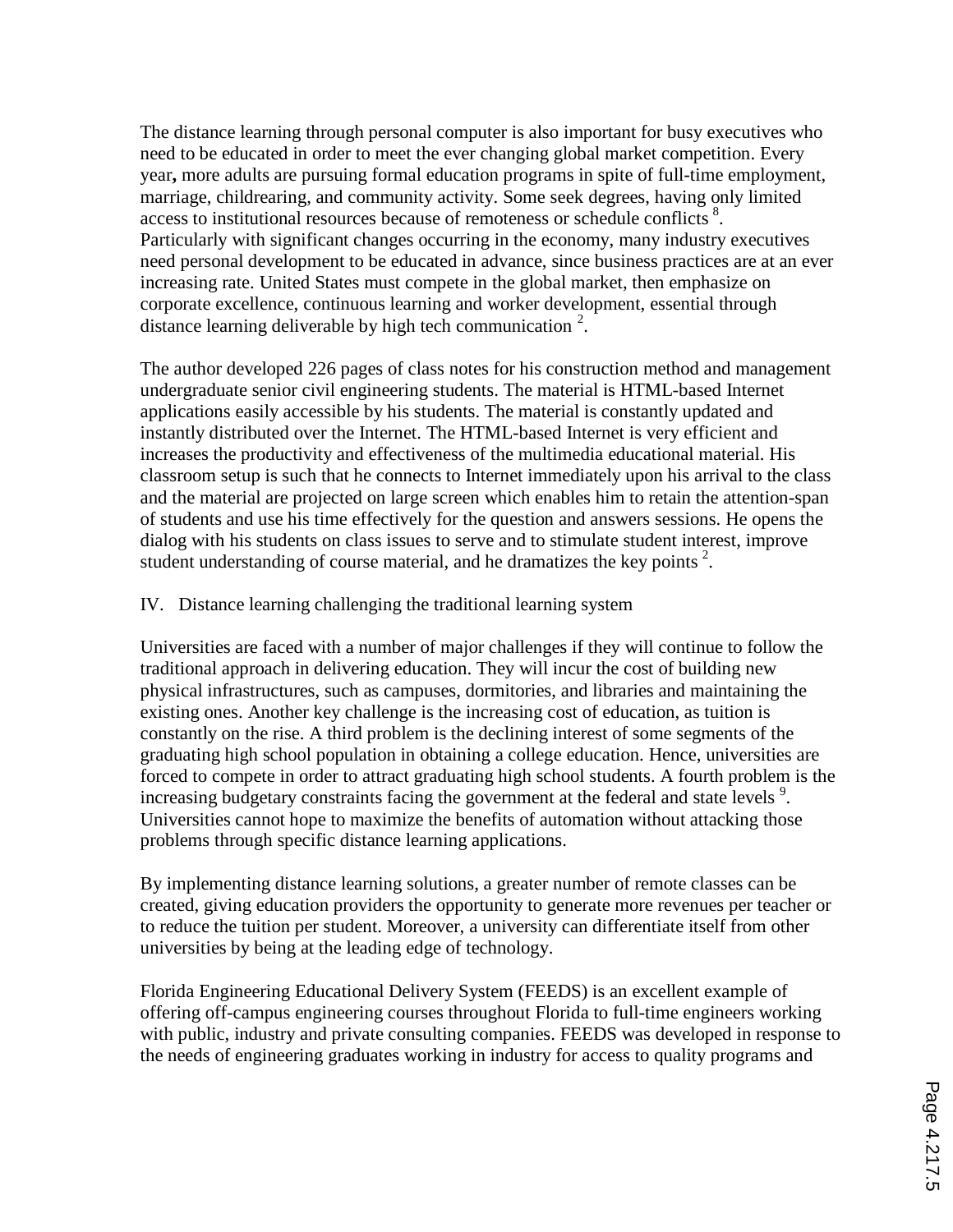extended studies in engineering <sup>10</sup>. FEEDS courses are offered by many Florida universities including University of Florida (UF) and University of Central Florida (UCF). In these institutions, FEEDS courses are held in special studio classrooms equipped with televisions, ELMO (an electronic projector for pictures, newspaper slips, any written material, etc…), electronically connected slide projectors and computer facilities projecting any software generating results including power point presentations, etc… The setup is such that live audience (students) in classroom and other students at remote sites receive the lecture through FEEDS and through live television transmission. Students receiving lectures through live television transmission are able to see the class, the instructor and they interact with both group by asking questions and answers. The remaining students receive videotaped classes by express-mailing. Colorado State University offers videotape-based engineering degree program<sup>7</sup>.

The course syllabus, handouts, and all course material are regularly delivered through FEEDS to off-campus students. Same textbooks are used, and it is the responsibility of offcampus students to contact university bookstores and order a text copy. The educational standard, course content, homework, assignments, and tests are kept the same and instructors' expectations from off-campus students are the same as on-campus students. The Internet is becoming an attractive tool to many on-campus instructors. For example, instructors incorporate their prepared lecture notes in to the Internet for students to obtain access under the designated course. The instructor can also provide the copy of a course class notes in the college bookstore or through student chapter organizations for a minimum purchase price. The instructor can also deliver his class notes through e-mail to students or through Internet for students to access the class notes. The author uses all methods above and delivers all his graduate and undergraduate classes through FEEDS and Internet. He also communicates with his students through e-mail for homework, questions, his teaching performance, questions on students learning, etc…

Christensen and Barnett at UCF developed an Internet home page for students access to: Syllabus, frequently asked questions, grading policies, assignments, handouts, lecture notes, practice exams, helpful hints, list of links to WWW resources pertinent to the course guides and course student teacher evaluation. They also compared final grade of off-campus to oncampus students and grades were almost the same; an indication of an equal amount of learning. The UCF authors believe that FEEDS can be offered cheaper through Internet<sup>7</sup>.

Meanwhile, the spectacular growth of the distance learning market is likely to be slowed by a number of teacher-related factors. The first is "technophobia", or teacher's fear of dealing with new technologies. The second is computer illiteracy in a portion of the teacher population. The third is teacher's reluctance to switch from traditional methods of teaching to technology-oriented approaches, a switch that sometimes requires a significant amount of effort. Furthermore, teachers' unions, eager to protect the interests of their members, fear that such growth would result in the reduction of teaching jobs  $9$ .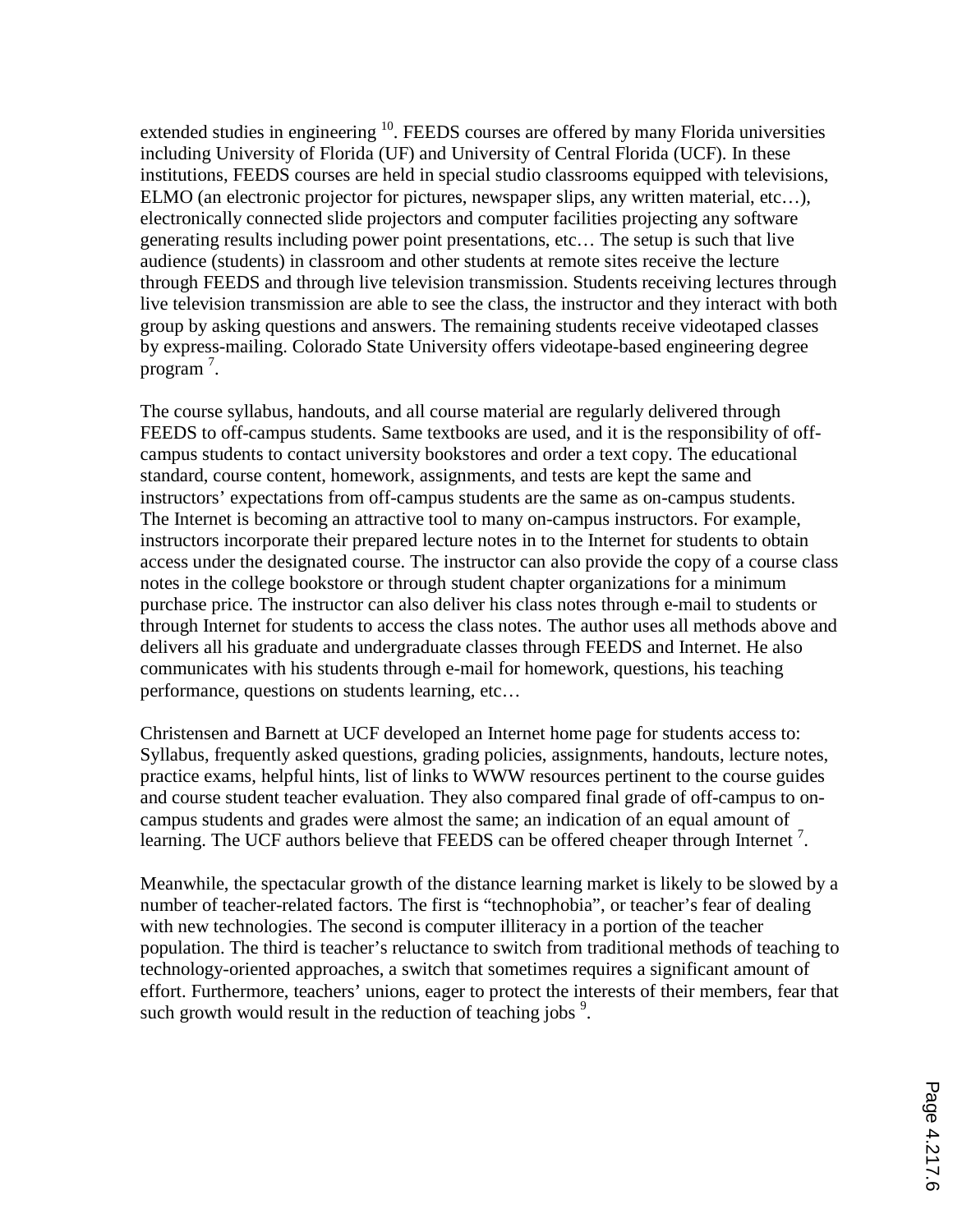#### V. Conclusion

Course delivery using effective tools such as multimedia and electronic communication will enhance students' learning on-campus and off-campus. The HTML-based Internet applications are effective tools that can be used to both on-campus and off-campus students. The Internet and the World Wide Web are burgeoning. Advantages of such system are many and to mention a few will include mainly time savings and place flexibility. Putting the material on CD's and videotapes to be delivered to remote areas are also effective tools. Education can be delivered long distance to remote areas, homes, corporate offices, and specifically to a global audience. Teleconferencing and desktop videoconferencing as an aid for online classes or electronic seminars are also solidifying as a technology. Those two methods of educational delivery do not require traveling to a central location, but many would rather stay at their homes or offices. Interactions among students and instructors can be accomplished among diverse groups exchanging points and counter-points. These methods offer to participants active learning which enables them to retain 90% of what they learned. Teaching/learning is a continuous process and one needs to be very creative and must use innovative practices in course design. The computer technology must be enhanced to the point that videoconferences are offered more economically to remote areas where a PC can be connected to any classroom setup and individuals could receive and interact constantly with both the instructors and live audiences. Distance learning is seriously challenging the traditional teaching/learning system. It is envisioned that in the next decade there will be a significant expansion in the distance learning education at a global level. Universities are forced to adopt this new system in order to compete and survive. People will learn at their own pace without having to relocate. They will take courses at their homes or offices having full interaction with instructors and students.

Bibliography

3. Ferguson, Gregory L. Using Multimedia Resources for Demonstrating Engineering Science Concepts. Marietta, GA: 1997 ASEE Southeastern Section Meeting (1997).

4. Kerka, Sandra. Distance Learning, the Internet, and the World Wide Web. Columbus, OH: ERIC Clearinghouse on Adult, Career, and Vocational Education (1996).

5. Porter, Lynette R. Creating the Virtual Classroom: Distance Learning with the Internet. New York, NY: J. Wiley & Sons (1997).

6. Kumar, Sameer, Walker, John, Jalkio, Jeffrey A., & Rehn, Robert A. Distance Learning, an Enabling Approach in Academia/Industry Partnerships. Seattle, WA: Proceedings*,* 1998 ASEE Annual Conference & Exposition (1998).

7. Christensen, Kenneth J. & Barnett, Andrew J. Using the Internet to Enhance Off-campus Engineering Education. Marietta, GA: 1997 ASEE Southeastern Section Meeting (1997).

8. Eastmond, Daniel V. Alone But Together: Adult Distance Study Through Computer Conferencing. Cresskil, NJ: Hampton Press (1995).

9. Minoli, Daniel. Distance Learning Technology and Applications. Boston, MA: Artech House (1996). 10. University of Florida. Florida Engineering Education Delivery System (FEEDS). Gainesville, FL: University of Florida (1998).

<sup>1.</sup> Todd, Beth A. Cooperative Learning in a Distance Learning Environment. Marietta, GA: 1997 ASEE Southeastern Section Meeting (1997).

<sup>2.</sup> Najafi, Fazil T. & Maalouf, William M. Multimedia and Electronic Means to Enhance Teaching Effectiveness and Delivery to On-Campus and Off-Campus Students. Clemson, SC: Submitted to ASEE Southeastern Section for the 1999 Annual Conference (1999).